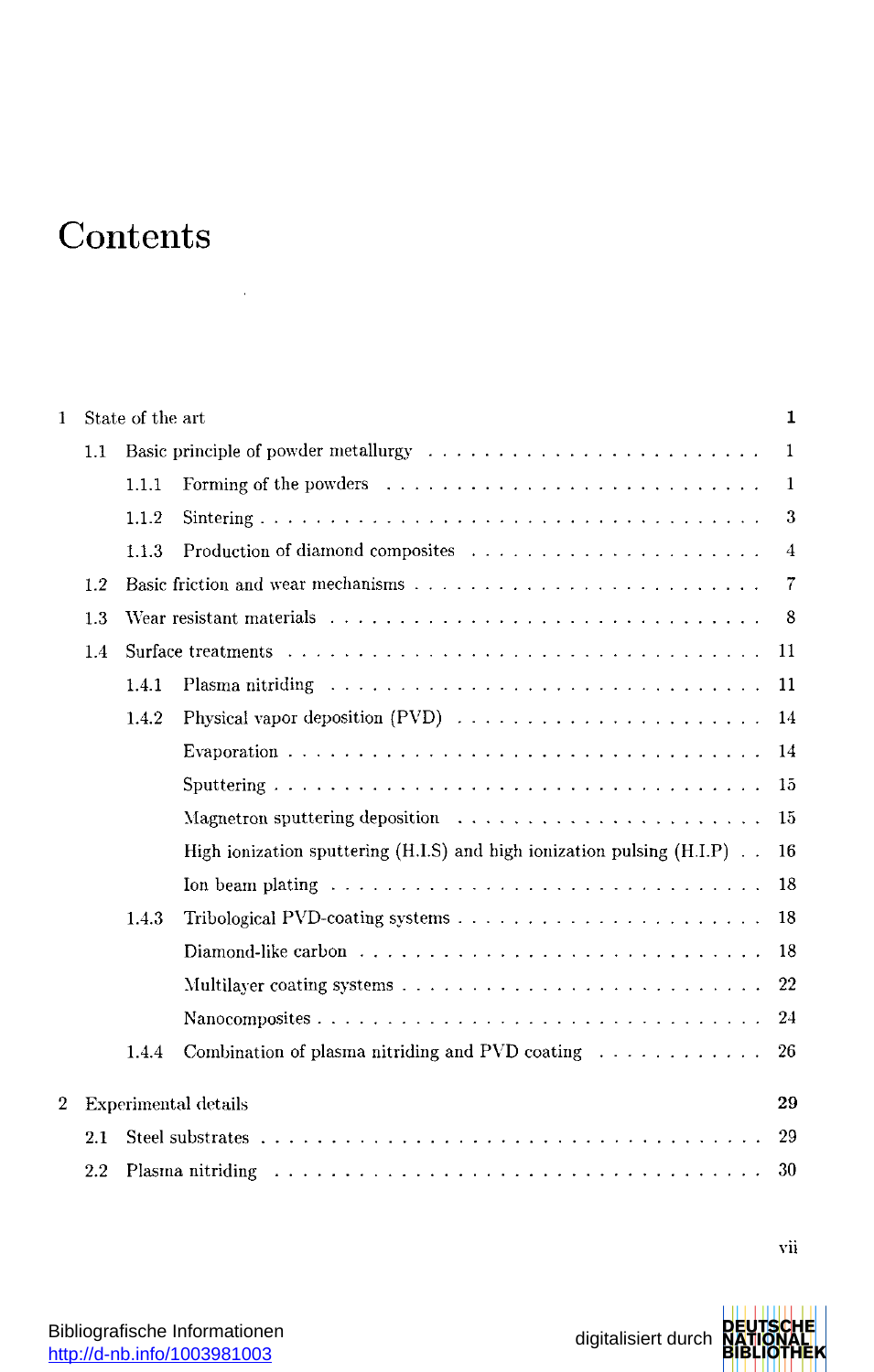## Contents

|                | 2.3 |                                                                             |                                                                                                      | 30       |  |  |
|----------------|-----|-----------------------------------------------------------------------------|------------------------------------------------------------------------------------------------------|----------|--|--|
|                |     | 2.3.1                                                                       |                                                                                                      | 31       |  |  |
|                |     | 2.3.2                                                                       | Diamond-like carbon coatings (DLC) $\ldots \ldots \ldots \ldots \ldots \ldots \ldots$                | 32       |  |  |
|                |     | 2.3.3                                                                       |                                                                                                      | 32       |  |  |
|                | 2.4 |                                                                             | Finite element modeling of residual stress in multilayer coatings $\ldots \ldots \ldots$             | 35       |  |  |
|                |     |                                                                             |                                                                                                      | 35       |  |  |
|                |     |                                                                             |                                                                                                      | 35       |  |  |
| 25             |     |                                                                             |                                                                                                      | 40       |  |  |
|                |     | 2.5.1                                                                       | Thickness measurements $\ldots \ldots \ldots \ldots \ldots \ldots \ldots \ldots \ldots \ldots$       | 40       |  |  |
|                |     | 2.5.2                                                                       |                                                                                                      | 41       |  |  |
|                |     | 2.5.3                                                                       |                                                                                                      | 42       |  |  |
|                |     |                                                                             |                                                                                                      | 44       |  |  |
|                |     |                                                                             | Wedge spallation $\ldots \ldots \ldots \ldots \ldots \ldots \ldots \ldots \ldots \ldots \ldots$      | 44       |  |  |
|                |     |                                                                             | Recovery spallation $\ldots \ldots \ldots \ldots \ldots \ldots \ldots \ldots \ldots \ldots$          | 45       |  |  |
|                |     | 2.5.4                                                                       | Tribology test $\ldots \ldots \ldots \ldots \ldots \ldots \ldots \ldots \ldots \ldots \ldots$        | 45       |  |  |
|                |     | 2.5.5                                                                       |                                                                                                      | 46       |  |  |
|                |     | 2.5.6                                                                       | Scanning electron microscopy (SEM), Energy-dispersive X-ray spectroscopy                             |          |  |  |
|                |     |                                                                             |                                                                                                      | 46       |  |  |
|                | 2.6 | Production and characterization of diamond composites                       |                                                                                                      |          |  |  |
|                |     | 2.6.1                                                                       |                                                                                                      | 47       |  |  |
|                |     | 2.6.2                                                                       |                                                                                                      | 50       |  |  |
| 3              |     | 51<br>Finite element simulation of residual stresses in multilayer coatings |                                                                                                      |          |  |  |
| $\overline{4}$ |     |                                                                             |                                                                                                      | 57       |  |  |
|                | 4.1 | Surface treatments                                                          |                                                                                                      |          |  |  |
|                | 4.2 |                                                                             | PVD coating characterization $\ldots \ldots \ldots \ldots \ldots \ldots \ldots \ldots \ldots \ldots$ | 57<br>62 |  |  |
|                |     | 4.2.1                                                                       |                                                                                                      | 62       |  |  |
|                |     |                                                                             |                                                                                                      | 62       |  |  |
|                |     |                                                                             |                                                                                                      | 63       |  |  |
|                |     |                                                                             |                                                                                                      | 74       |  |  |
|                |     |                                                                             | Tribological characterization $\ldots$ , , , , ,                                                     | 82       |  |  |
|                |     | 4.2.2                                                                       | Diamond-like carbons                                                                                 |          |  |  |
|                |     |                                                                             |                                                                                                      | 82       |  |  |
|                |     |                                                                             |                                                                                                      | 84       |  |  |